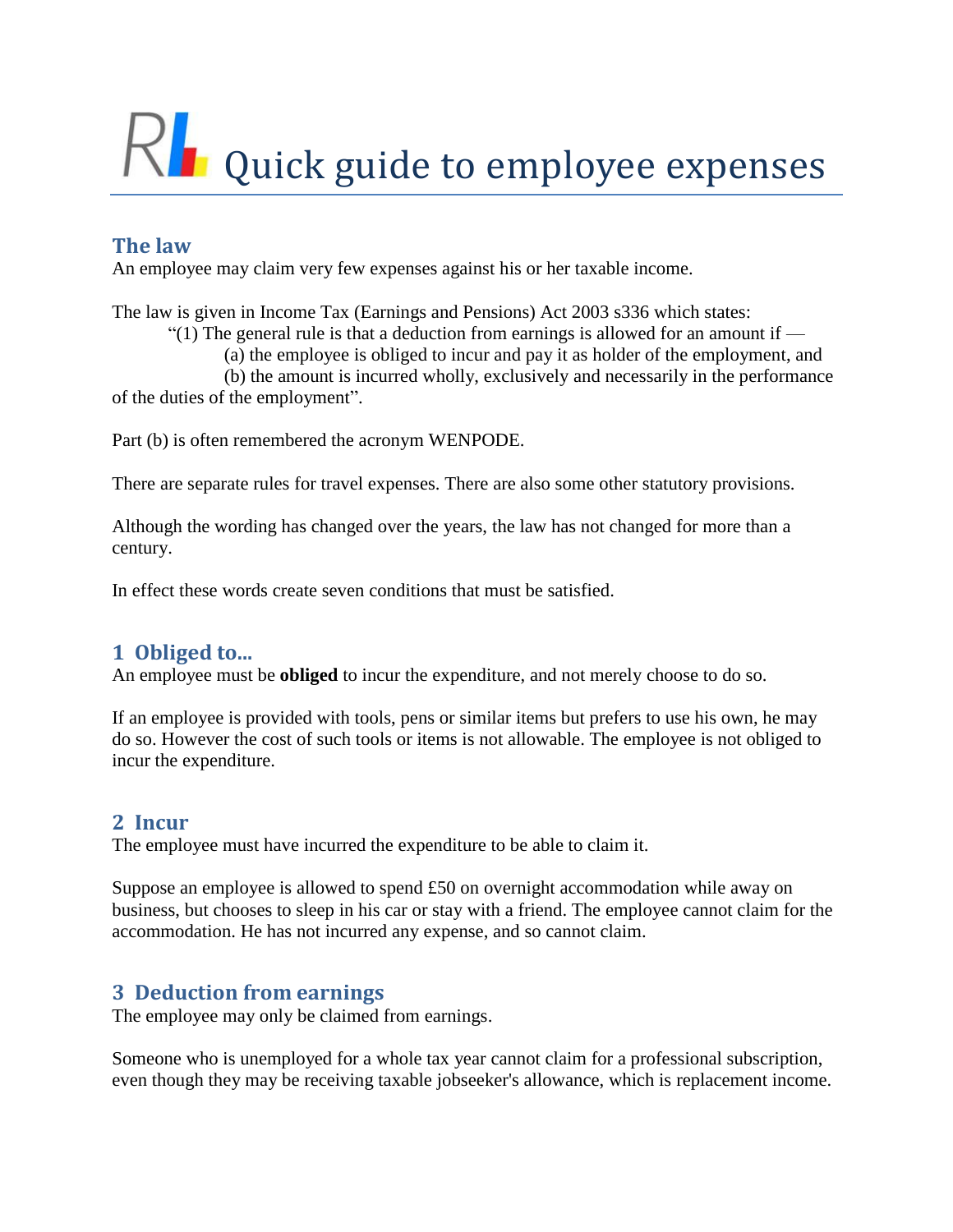However if, say, someone was unemployed for half the year, they may claim for a whole year's subscription against their earnings in the other half-year.

### **4 Wholly**

The expense must wholly relate to the employment. This means that there must be no personal benefit, except incidental benefit.

Someone may have private medical treatment to get back to work sooner. They may be able to demonstrate that they only went private to resume working sooner than if they waited for treatment under the National Health Service. However, it is most unlikely that the whole benefit of medical treatment would be for work and not for personal benefit.

A leading case is *Prince v Mapp [1969]* where a guitarist had an operation on his finger to resume playing the guitar professionaly. As he also played for pleasure, his claim was disallowed.

In contrast, in the case *Parsons [2010] TC 421,* a stunt man was allowed to claim for medical, treatment in relation to his knee and back, as the injuries were sustained in his work and he could live with such injuries but for the nature of his work. That case must be regarded as exceptional.

(Both these cases related to self-employed people, but this requirement is the same for employees and self-employed.)

For clothing, a claim may usually be made for a uniform, protective clothing, costumes and ceremonial robes (such as a barrister's wig and gown or a clergyman's vestments). No allowance may be claimed for ordinary clothing even if it is of a style that the person would not otherwise wear.

## **5 Exclusively**

The expense must be solely related to the particular employment.

This means that if an employed musician buys an instrument for use as an employee and for selfemployment, he will not be able to claim for the instrument at all as it is not exclusively used for either. He could avoid the problem by having two instruments.

In practice, HMRC often takes a realistic view on this.

## **6 Necessarily**

The expense must be necessary to the *duties* of the employment. This can involve neat distinctions as shown by two similar cases.

In *Brown v Bullock [1961]* a bank required its manager to belong to a club. This was not an allowable expenses as it related to the employment and not to the *duties* of the employment.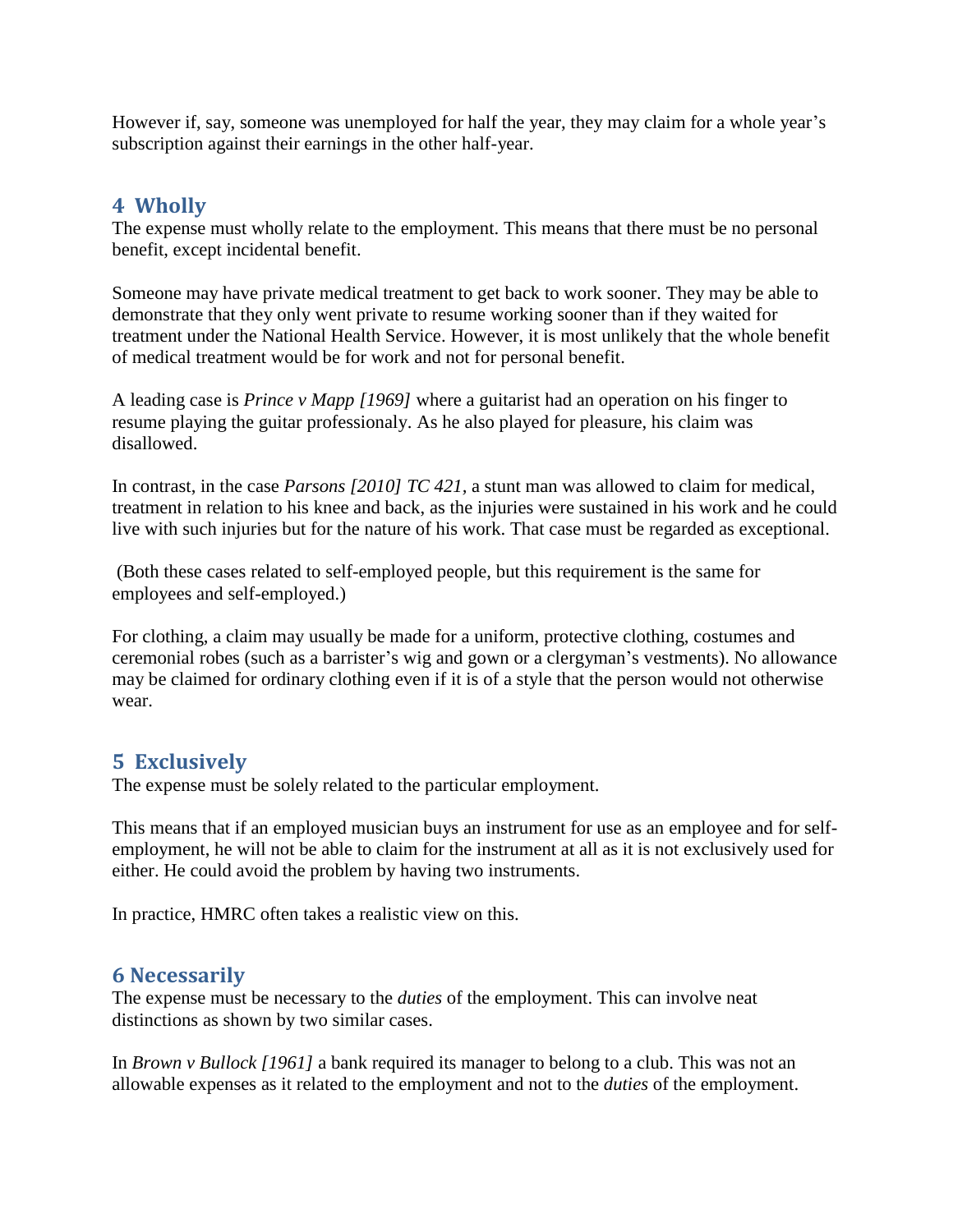In *Elwood v Utitz [1965]* a director was allowed to claim membership of clubs. His work required him to stay overnight and the club provided the most economical accommodation. The need for accommodation was prompted by the duties of the employment.

### **7 In the performance of the duties...**

An expenses may only be claimed if incurred while performing the duties of the employment.

Commuting to work and paying for a child minder are not usually allowable. These are not incurred performing the duties of the employment, they are enabling you to get to a place where you can start those duties.

In the case *Ansell v Brown [2001],* a rugby player was required to maintain a standard of fitness which required attendance at a gym and taking dietary supplements. This was not in the performance of his duties, which were to play rugby.

Similarly most examinations and tuition fees are not allowable. These are not incurred in performing duties but to get a person to the competence where they may start to perform them.

It is not enough that an expense is incurred because the contract of employment requires it. In the case *HMRC v Decadt [2007],* a hospital doctor was required to pass an examination, which he did. The expenses were not allowable as the examination was not in performing his duties.

A contrasting case is *HMRC v Banerjee [2010]* where the High Court allowed examination fees. A consultant dermatologist was required under her contract of employment to attend courses to train colleagues. This was held to be in the performance of her duties.

### **So what is allowable?**

Very little.

The few things that you can claim for as an employee may include:

- subscription to a professional body,
- travel in the course of work (such as visiting clients),
- providing tools and equipment not provided by the employer.

In each case, the claim may only be to the extent that the employer does not reimburse you.

If you **work from home**, you may claim £3 a week for doing so. If you can show that your actual additional costs are higher, you may claim those.

If you belong to a **pension scheme** run by your employer, you may claim your contribution to the scheme. So if you earn  $\text{\pounds}2,000$  in a month and pay  $\text{\pounds}100$  to a pension fund, you will pay income tax on only £1,900. If you have your own pension scheme, you will not get this tax deduction at source, but HM Revenue and Customs may pay the income tax into your pension fund.